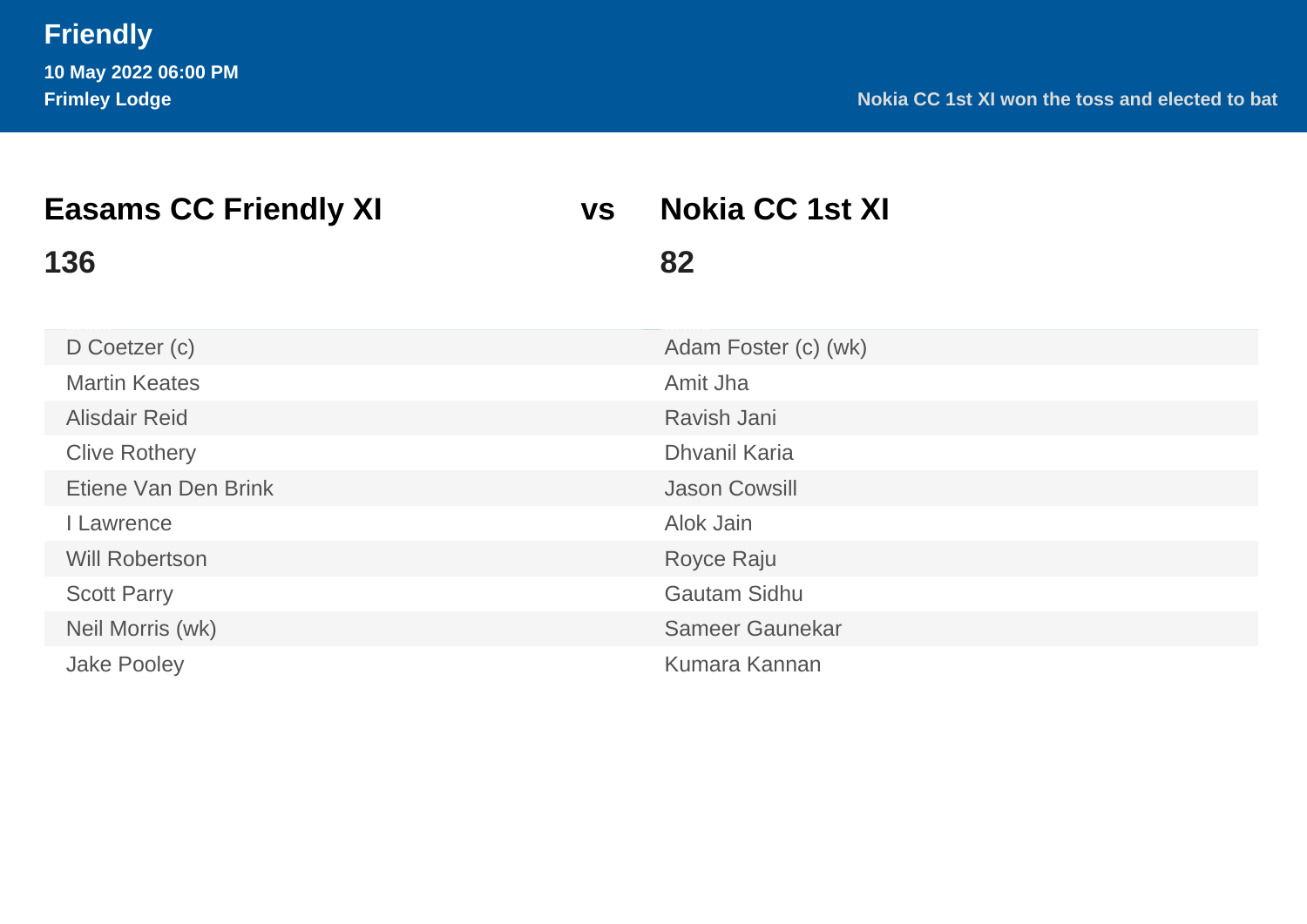# **Nokia CC 1st XI - 1st Innings (Batting)**

| <b>Name</b> |              |                       | $\mathsf{R}$   | $\mathbf{B}$   | 4s             | 6s                  | <b>MINS</b>              | <b>SR</b> |
|-------------|--------------|-----------------------|----------------|----------------|----------------|---------------------|--------------------------|-----------|
| D Karia     | .82W8.W24.11 | Times out: 2          | 14             | 12             | $\mathbf{1}$   | $\boldsymbol{0}$    | $\sim$                   | 216.67    |
| A Jha       | .1.6.41      | Times out: 0          | 12             | 12             | $\mathbf{1}$   | $\mathbf{1}$        | $\sim$                   | 100.00    |
| A Jain      | 4.4.2.111    | Times out: 0          | 13             | 19             | $\overline{2}$ | $\mathsf{O}\xspace$ | $\overline{\phantom{a}}$ | 68.42     |
| A Foster    | $\dots 1$    | Times out: 0          | $\mathbf{1}$   | $\overline{4}$ | $\overline{0}$ | $\mathsf{O}$        | $\overline{\phantom{a}}$ | 25.00     |
| R Jani      | 11W.42W1W    | Times out: 3          | $-9$           | 17             | $\mathbf{1}$   | $\mathsf{O}\xspace$ | $\overline{\phantom{a}}$ | 52.94     |
| S Gaunekar  | 11141.1      | Times out: 0          | $\hbox{9}$     | $\overline{7}$ | $\mathbf{1}$   | $\mathbf 0$         | $\sim$                   | 128.57    |
| J Cowsill   | .1211        | Times out: 0          | 5              | 12             | $\overline{0}$ | $\mathsf{O}\xspace$ | $\overline{\phantom{a}}$ | 41.67     |
| R Raju      | . 4          | Times out: 0          | $\overline{4}$ | 12             | $\mathbf{1}$   | $\mathbf 0$         | $\overline{\phantom{a}}$ | 33.33     |
| G Sidhu     | 111          | Times out: 0          | 3              | $\sqrt{5}$     | $\overline{0}$ | $\mathbf 0$         | $\sim$                   | 60.00     |
| K Kannan    | .1148.22422W | Times out: 1          | 20             | 19             | $\overline{2}$ | $\mathsf{O}\xspace$ | $\overline{\phantom{a}}$ | 136.84    |
| Extras      |              | nb 2, wd 8, b 0, lb 0 | 10             |                |                |                     |                          |           |
| Total       |              | 6 wickets, 15 overs   | 82             |                |                |                     |                          |           |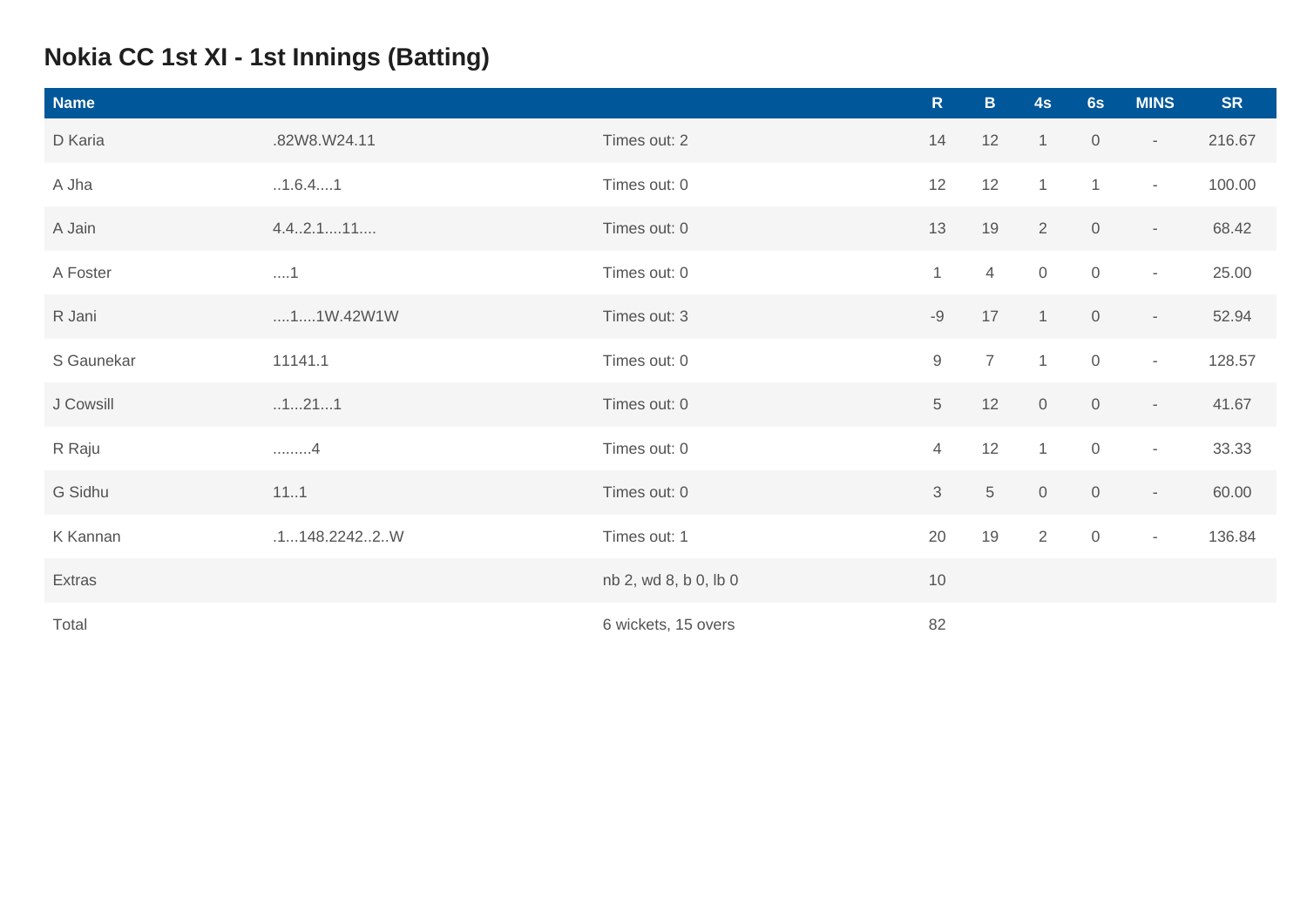# **Nokia CC 1st XI - 1st Innings (Bowling)**

| <b>Name</b>     |                                                                              | $\mathbf{1}$         | 2 <sup>1</sup>                   | 3 <sup>1</sup> | $\overline{\mathbf{4}}$ | 5 <sub>5</sub> | 6 <sup>1</sup> | $\mathbf{7}$ | 8 | 9 | $10+$ | $\mathbf{o}$   | M                   | $\mathsf{R}$ | W              | <b>ECON</b> | <b>EXTRAS</b> |
|-----------------|------------------------------------------------------------------------------|----------------------|----------------------------------|----------------|-------------------------|----------------|----------------|--------------|---|---|-------|----------------|---------------------|--------------|----------------|-------------|---------------|
| E Van Den Brink | $\mathsf{R}$<br>$\frac{W}{NB}$<br>WD                                         | 20                   | $\ensuremath{\mathsf{3}}$        |                |                         |                |                |              |   |   |       | $\overline{2}$ | $\mathbf 0$         | 23           | $\mathfrak{S}$ | 11.50       |               |
| S Parry         | ${\sf R}$<br>W<br>NB<br><b>WD</b>                                            | 11                   | $\mathbf 9$                      |                |                         |                |                |              |   |   |       | $\overline{2}$ | $\mathsf{O}\xspace$ | 20           | $\overline{2}$ | 10.00       |               |
| D Coetzer       | $\frac{R}{W}$<br><b>NB</b><br>WD                                             | $\overline{7}$       | $\mathbf 5$                      |                |                         |                |                |              |   |   |       | $\overline{2}$ | $\mathbf 0$         | 12           | $\sqrt{0}$     | 6.00        |               |
| C Rothery       | $R$ W<br>NB<br><b>WD</b>                                                     | 13<br>$\overline{2}$ | $\overline{5}$<br>$\overline{4}$ |                |                         |                |                |              |   |   |       | $\overline{2}$ | $\mathsf O$         | 18           | $\mathbb O$    | 9.00        | 6wd           |
| I Lawrence      | ${\sf R}$<br>W<br>NB<br>WD                                                   | $\mathbf{1}$         | 2                                | 22             |                         |                |                |              |   |   |       | 3              | $\mathsf O$         | 25           | $\mathbf 0$    | 8.33        |               |
| J Pooley        | $\begin{array}{c} R \\ \textrm{W} \\ \textrm{NB} \\ \textrm{WD} \end{array}$ | 6<br>$\frac{2}{2}$   | $\overline{4}$                   |                |                         |                |                |              |   |   |       | $\overline{2}$ | $\mathsf O$         | 10           | $\mathbb O$    | 5.00        | 2nb, 2wd      |
| M Keates        | $\mathsf R$<br>W<br>NB<br>WD                                                 | $\overline{7}$       | 3                                |                |                         |                |                |              |   |   |       | $\overline{2}$ | $\mathsf O$         | 10           | $\mathbf{1}$   | 5.00        |               |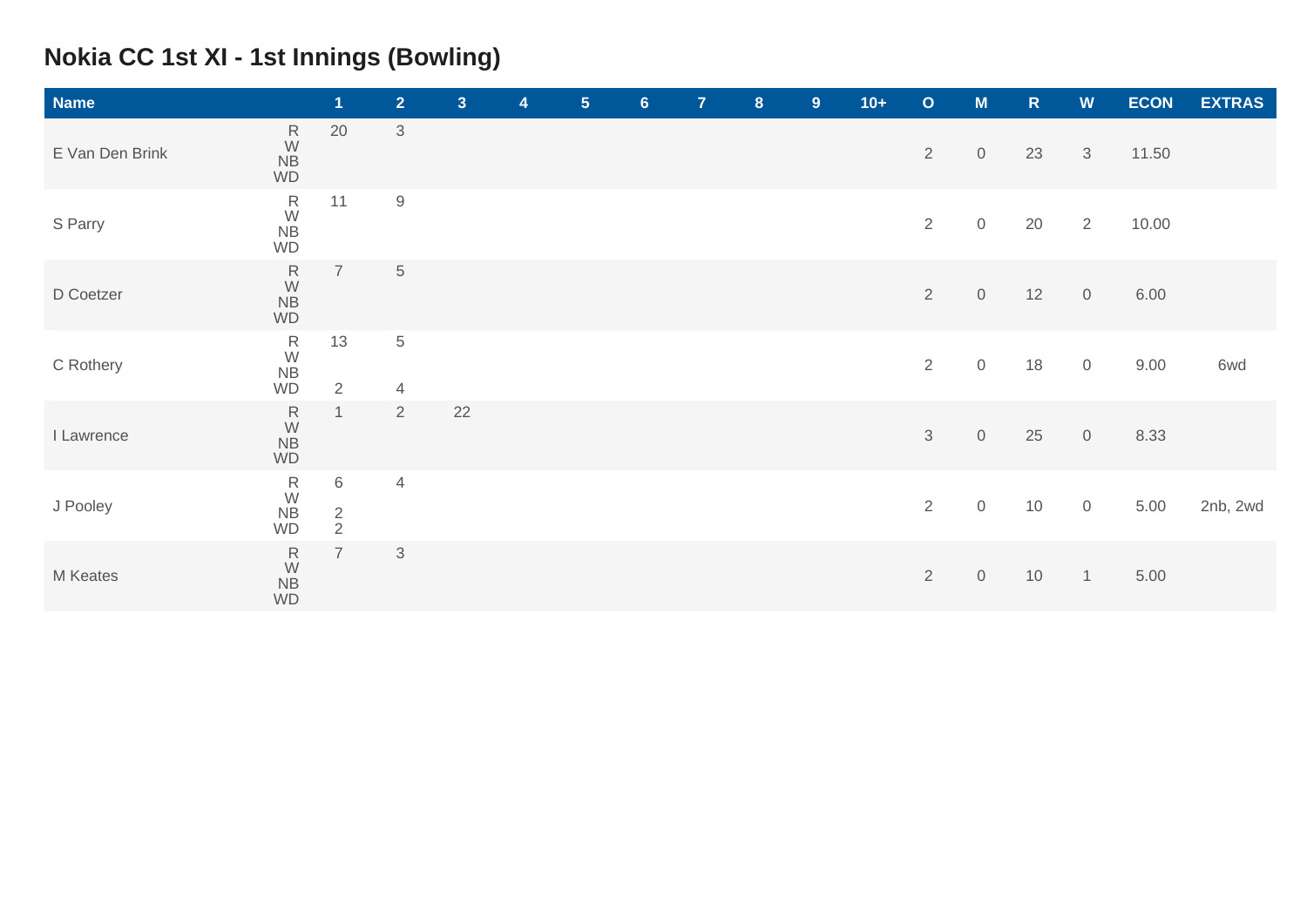# **Nokia CC 1st XI - 1st Innings (Over-by-over)**

| Over           | <b>Runs</b>    | <b>Wickets</b>      | <b>Bowler(s)</b> | <b>Ball-by-ball</b>                                            |
|----------------|----------------|---------------------|------------------|----------------------------------------------------------------|
| $\mathbf{1}$   | 20             | $\overline{2}$      | E Van Den Brink  | • 8 2 W 8 • W 2                                                |
| $\overline{2}$ | 11             | $\overline{0}$      | S Parry          | $\bullet \bullet 14 \bullet \bullet 6 \bullet$                 |
| 3              | $\overline{7}$ | $\overline{0}$      | D Coetzer        | $14 \cdots 11$                                                 |
| 4              | 13             | $\mathsf{O}\xspace$ | C Rothery        | 4 • 4 2wd • 2 • 1                                              |
| 5              | 1              | $\overline{0}$      | I Lawrence       | $\bullet\bullet\bullet\bullet\uparrow\bullet\bullet\bullet$    |
| 6              | $6\,$          | $\overline{0}$      | J Pooley         | $12wd \cdot 1 \cdot 2nb \cdot$                                 |
| $\overline{7}$ | $\overline{2}$ | $\overline{0}$      | I Lawrence       |                                                                |
| 8              | $\overline{7}$ | $\mathbf{1}$        | M Keates         | $1 \cdot 11 \cdot 4$                                           |
| 9              | 9              | $\overline{2}$      | S Parry          | 412W1.1W                                                       |
| 10             | 5              | $\overline{0}$      | C Rothery        | $\bullet \bullet 1 \bullet 2wd \bullet \bullet 2wd$            |
| 11             | $\mathfrak{Z}$ | $\mathsf{O}$        | M Keates         | $\bullet\bullet\bullet 2\uparrow\bullet\bullet\bullet$         |
| 12             | $\overline{5}$ | $\overline{0}$      | D Coetzer        | $\bullet\bullet\bullet\uparrow\bullet\bullet\bullet\downarrow$ |
| 13             | $\overline{4}$ | $\overline{0}$      | J Pooley         | $1 \cdot 11 \cdot \cdot \cdot 1$                               |
| 14             | 22             | $\mathbf 0$         | I Lawrence       | $48 \cdot 2242$                                                |
| 15             | 3              | $\mathbf 1$         | E Van Den Brink  | $\bullet \bullet 1 \bullet 2 \bullet \bullet W$                |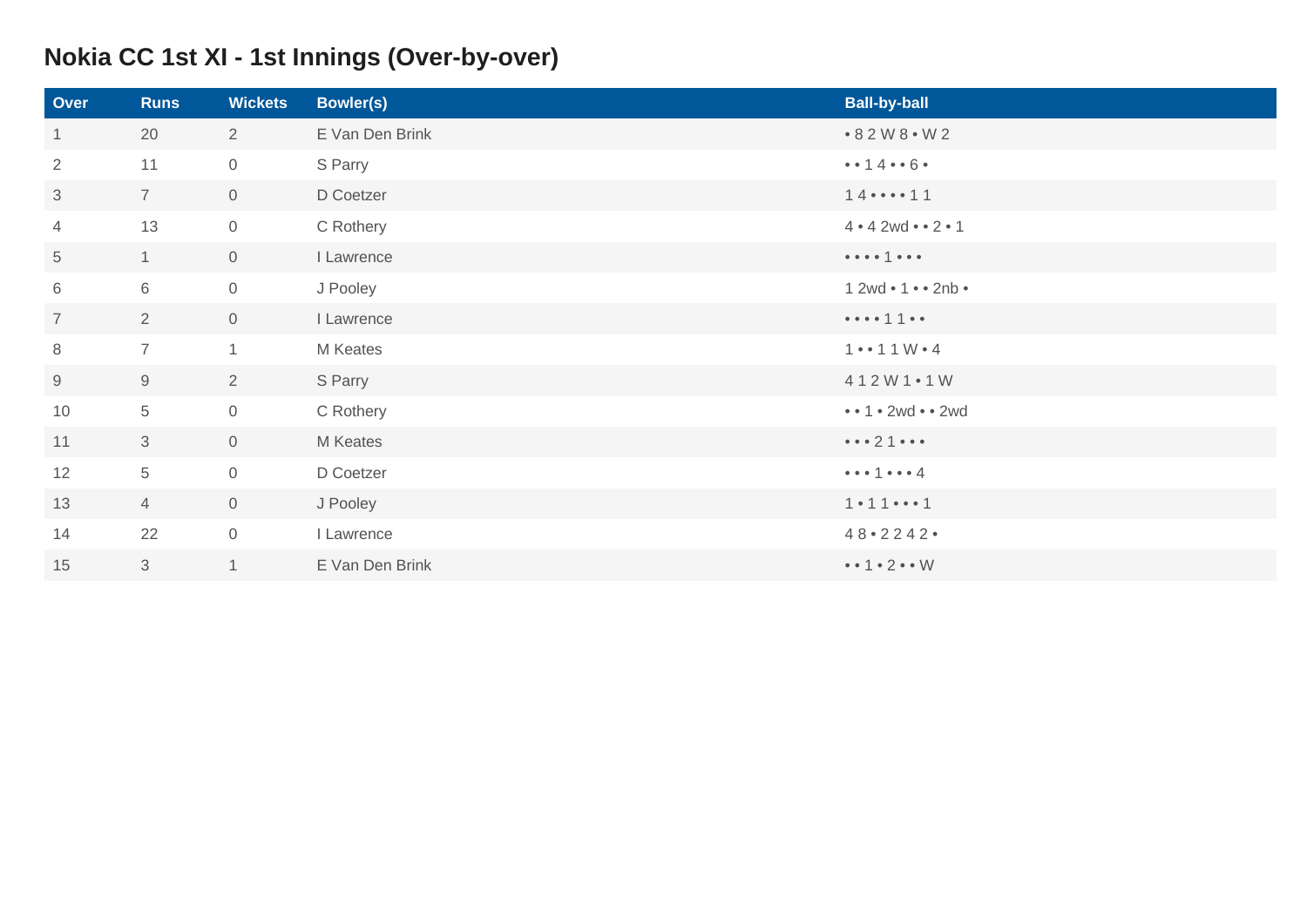# **Easams CC Friendly XI - 1st Innings (Batting)**

| <b>Name</b>     |               |                        | $\mathsf{R}$   | $\mathbf{B}$ | 4s             | 6s                  | <b>MINS</b> | <b>SR</b> |
|-----------------|---------------|------------------------|----------------|--------------|----------------|---------------------|-------------|-----------|
| I Lawrence      | 2.42282.14141 | Times out: 0           | 31             | 13           | 3              | $\overline{0}$      | $\sim$      | 238.46    |
| J Pooley        | 1.212         | Times out: 0           | 6              | 10           | $\mathbf 0$    | $\mathsf{O}\xspace$ | $\sim$      | 60.00     |
| S Parry         | 21412W21211   | Times out: 1           | 11             | 14           | $\mathbf{1}$   | $\mathsf{O}$        | $\sim$      | 121.43    |
| W Robertson     | .14.1434.1    | Times out: 0           | 18             | 10           | $\mathcal{S}$  | $\mathsf{O}\xspace$ | $\sim$      | 180.00    |
| E Van Den Brink | 21.W111       | Times out: 1           | $\mathbf 0$    | 12           | $\mathbf 0$    | $\mathsf{O}\xspace$ | $\mathbf 0$ | 50.00     |
| C Rothery       | 1.111211      | Times out: 0           | $\,8\,$        | 12           | $\mathbf 0$    | $\mathsf{O}\xspace$ | $\mathbf 0$ | 66.67     |
| D Coetzer       | 1114.1.14     | Times out: 0           | 13             | 13           | $\overline{2}$ | $\mathsf{O}\xspace$ | $\sim$      | 100.00    |
| M Keates        | .1211         | Times out: 0           | 5              | 11           | $\mathbb O$    | $\mathbb O$         | $\sim$      | 45.45     |
| A Reid          | 221.2.1.11.   | Times out: 0           | $10$           | 11           | $\overline{0}$ | $\mathsf{O}\xspace$ | $\sim$      | 90.91     |
| N Morris        | 211111.       | Times out: 0           | $\overline{7}$ | 13           | $\mathbf 0$    | $\overline{0}$      | $\sim$      | 53.85     |
| Extras          |               | nb 4, wd 17, b 2, lb 4 | 27             |              |                |                     |             |           |
| Total           |               | 2 wickets, 15 overs    | 136            |              |                |                     |             |           |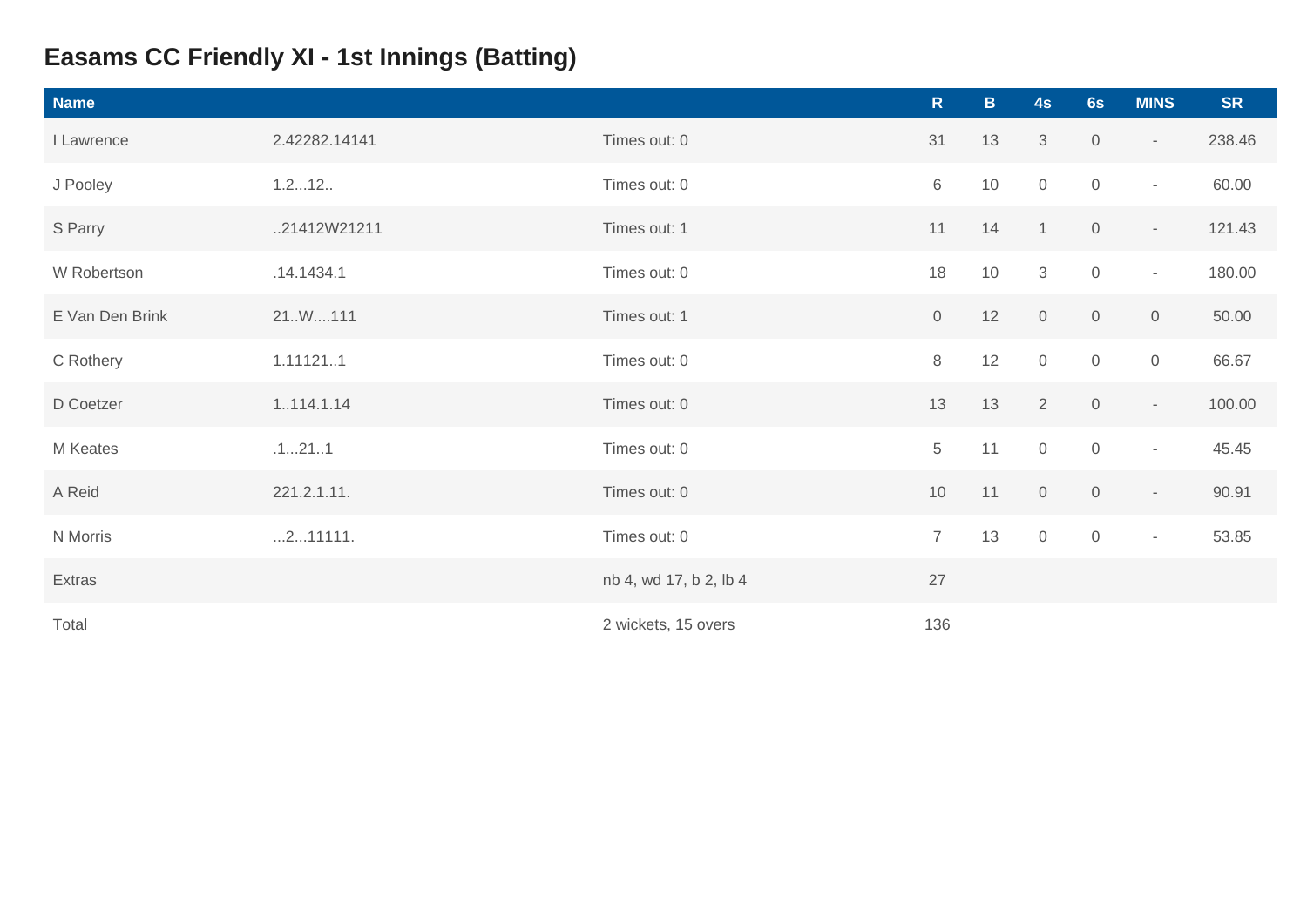# **Easams CC Friendly XI - 1st Innings (Bowling)**

| <b>Name</b> |                                                                              | $\overline{1}$             | $\overline{2}$      | 3 <sup>1</sup> | 4 | $5\phantom{1}$ | $6\phantom{a}$ | $\overline{7}$ | $\boldsymbol{8}$ | 9 <sup>°</sup> | $10+$ | $\mathbf O$    | M                   | ${\sf R}$   | ${\bf W}$           | <b>ECON</b> | <b>EXTRAS</b> |
|-------------|------------------------------------------------------------------------------|----------------------------|---------------------|----------------|---|----------------|----------------|----------------|------------------|----------------|-------|----------------|---------------------|-------------|---------------------|-------------|---------------|
| D Karia     | $\begin{array}{c} R \\ W \\ NB \end{array}$<br>WD                            | 24<br>$\overline{4}$       | $\boldsymbol{7}$    |                |   |                |                |                |                  |                |       | $\overline{2}$ | $\mathsf O$         | 31          | $\overline{0}$      | 15.50       | 4wd           |
| A Jha       | ${\sf R}$<br>W<br>NB<br>WD                                                   | $\overline{4}$             | $\,6$               | $\sqrt{3}$     |   |                |                |                |                  |                |       | $\overline{2}$ | $\mathsf{O}\xspace$ | 13          | $\mathsf{O}$        | 6.50        |               |
| A Jain      | $\frac{R}{W}$<br>NB<br>WD                                                    | 13                         | 13<br>$\frac{2}{2}$ |                |   |                |                |                |                  |                |       | $\sqrt{2}$     | $\,0\,$             | 26          | $\mathsf{O}$        | 13.00       | 2nb, 2wd      |
| S Gaunekar  | $R$ W<br>NB<br>$\overline{AB}$<br>WD                                         | $9\,$                      | $\overline{4}$      | $\sqrt{5}$     |   |                |                |                |                  |                |       | $\sqrt{3}$     | $\mathsf{O}\xspace$ | 18          | $\mathbf{1}$        | 6.00        |               |
| R Raju      | $\frac{R}{W}$<br>NB<br>WD                                                    | 12                         | $\mathbf 5$         |                |   |                |                |                |                  |                |       | $\overline{2}$ | $\,0\,$             | 17          | $\overline{1}$      | 8.50        |               |
| J Cowsill   | $R$ W<br>NB<br><b>WD</b>                                                     | 18<br>$\frac{2}{2}$        |                     |                |   |                |                |                |                  |                |       | $\mathbf{1}$   | $\mathbf 0$         | 18          | $\mathsf{O}$        | 18.00       | 2nb, 2wd      |
| R Jani      | $\begin{array}{c} R \\ W \\ NB \end{array}$<br>WD                            | $\mathsf 9$<br>$\,$ 5 $\,$ |                     |                |   |                |                |                |                  |                |       | $\mathbf{1}$   | $\mathbf 0$         | $\mathsf g$ | $\mathsf{O}$        | 9.00        | 5wd           |
| G Sidhu     | $\begin{array}{c} R \\ \textrm{W} \\ \textrm{NB} \\ \textrm{WD} \end{array}$ | $10$<br>$\overline{4}$     |                     |                |   |                |                |                |                  |                |       | $\mathbf{1}$   | $\,0\,$             | 10          | $\mathsf{O}\xspace$ | 10.00       | 4wd           |